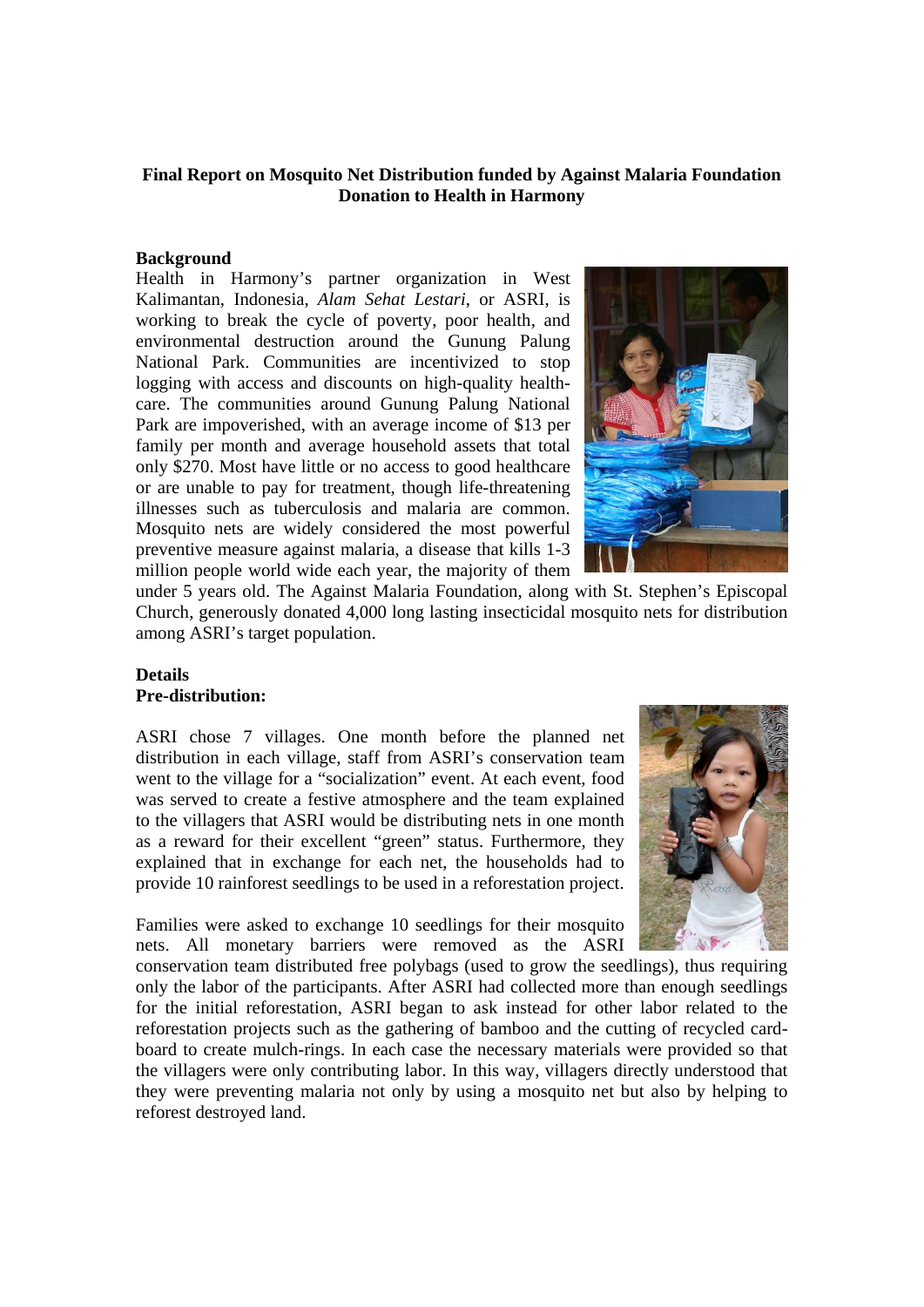#### **Distribution Days:**



communities is low.

the incidence of malaria.

At the distribution events, families came proudly parading in, bringing their seedlings in baskets on their heads or on the side of their bikes.

Before the actual distribution of the nets, however, there was a key educational component. Proper use and care of these nets is integral to their success in helping prevent malaria, thus every recipient was instructed on how to hang and care for the net. These demonstrations were especially

important because while the nets were distributed with printed instructions, the literacy rate in these rural



Additionally, ASRI coordinated community involvement with a problem-solving game called the "Chain of Consequences" which uses cardboard cut-outs to help physically connect the links in the chain of events and circumstances that connect poverty, sickness, and environmental destruction. More specifically, this activity helps to demonstrate to communities how deforestation raises



Distribution in each village had an upbeat and convivial atmosphere; people were clearly excited to get their mosquito nets. We thought it was also very humorous that at a meeting about a month later a village leader laughingly complained that since the people in his village got nets they now all sleep late.

All of the distribution events were filmed with a hand-held video camera and a short educational video created to illustrate inter-connectedness of these issues. Please see the video at the following link: http://vimeo.com/6340751.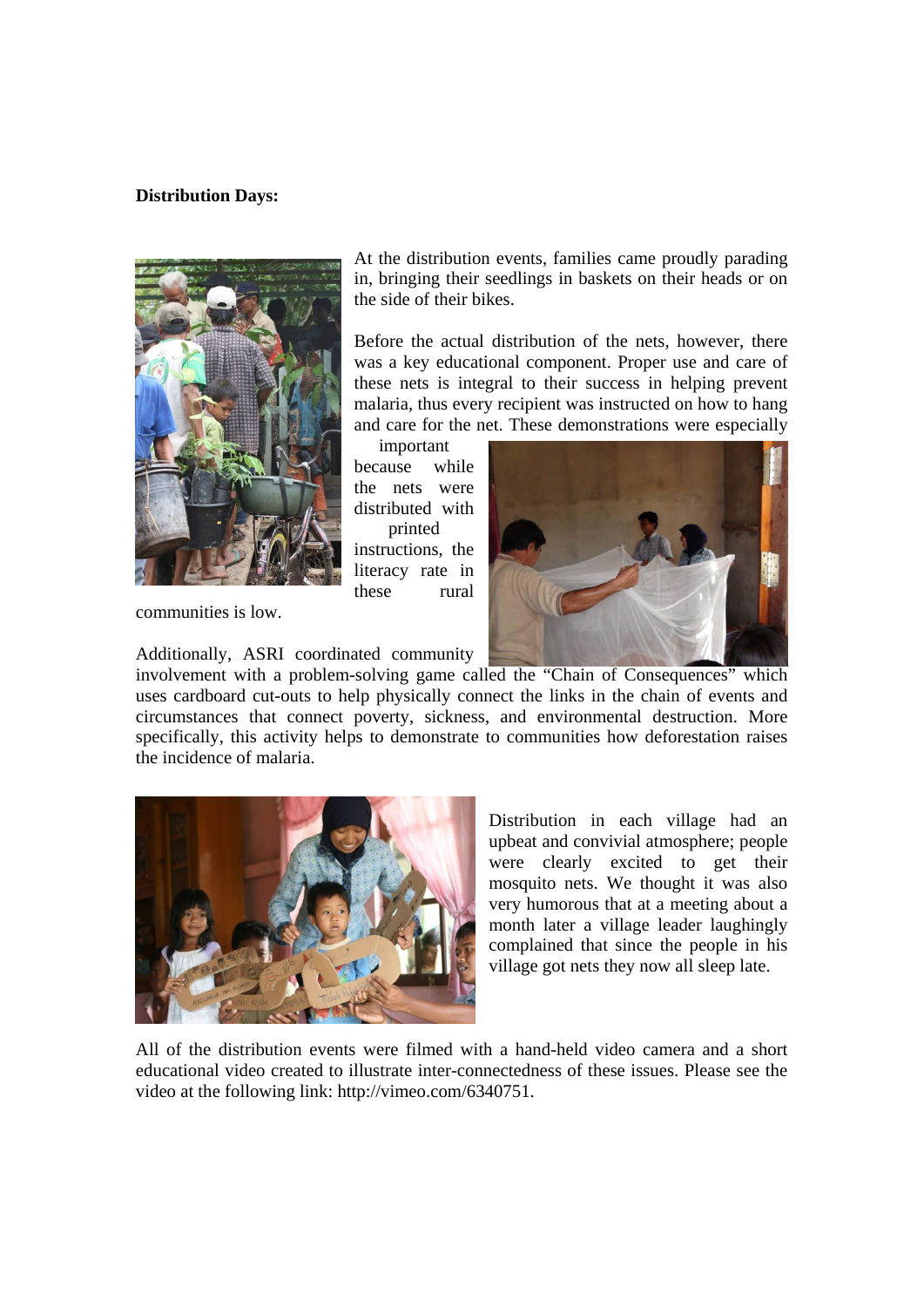

We are extremely grateful to Against Malaria Foundation for making this distribution possible and for helping make the communities around Gunung Palung National Park healthier.

Separate CDs of 30 photos per distribution site and of raw footage have been mailed to the Against Malaria Foundation head office in London.

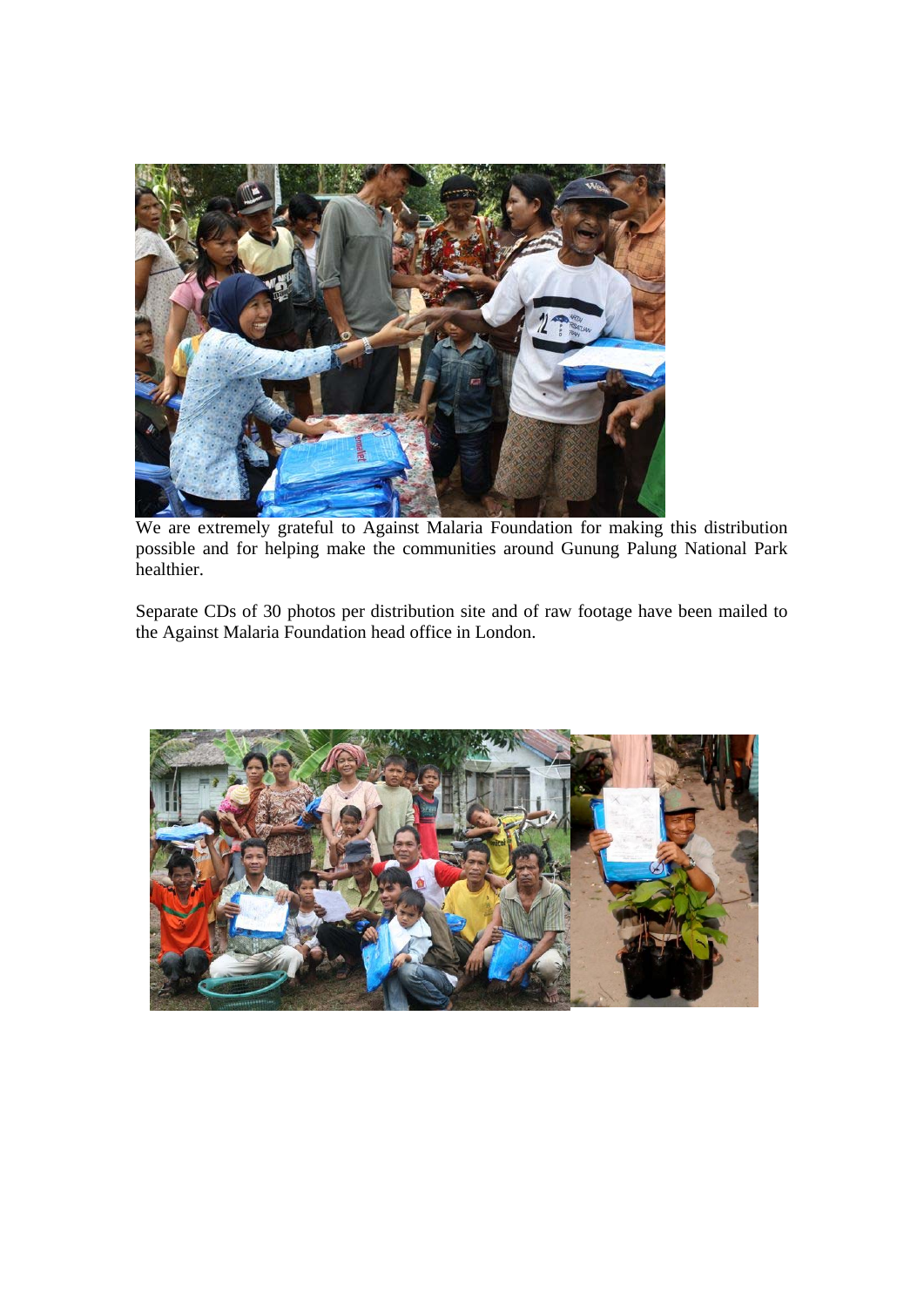| <b>Village</b>               | Date of<br><b>Distribution</b> | <b>Number of Nets</b><br><b>Distributed</b> |
|------------------------------|--------------------------------|---------------------------------------------|
| Penjalaan                    |                                | 555                                         |
| Dusun Pantai Selatan         | 29 June 2009                   | 78                                          |
| Dusun Mutiara                | 29 June 2009                   | 112                                         |
| <b>Dusun Sinar Timur</b>     | 30 June 2009                   | 365                                         |
| <b>Medan Jaya</b>            |                                | 312                                         |
| Dusun Sepakat                | 10 July 2009                   | 133                                         |
| <b>Bersama</b>               |                                |                                             |
| Dusun Karya<br>$\bullet$     | 21 July 2009                   | 96                                          |
| Bersama                      |                                |                                             |
| Dusun Karya<br>$\bullet$     | 21 July 2009                   | 83                                          |
| Makmur                       |                                |                                             |
| Mata-Mata                    |                                | 590                                         |
| Dusun Sukabangun             | 13 July 2009                   | 108                                         |
| Dusun Harapan<br>$\bullet$   | 13 July 2009                   | 162                                         |
| Maju                         |                                |                                             |
| Dusun Sukaramai<br>$\bullet$ | 14 July 2009                   | 260                                         |
| Dusun Sukadamai              | 14 July 2009                   | 60                                          |
| <b>Desa Laman Satong</b>     |                                | 690                                         |
| Dusun Manjau<br>$\bullet$    | 16 July 2009                   | 196                                         |
| Dusun Nek Doyan<br>$\bullet$ | 2 Nov 2009                     | 241                                         |
| Dusun Kepayang<br>$\bullet$  | 26 Oct 2009                    | 153                                         |
| <b>Desa Pangkalan Buton</b>  |                                | 463                                         |
| Dusun Simpang<br>$\bullet$   | 17 July 2009                   | 45                                          |
| Empat                        |                                |                                             |
| Air Pauh                     | 29 September                   | 204                                         |
|                              | 2009                           |                                             |
| Sungai Gali                  | 29 September                   | 52                                          |
|                              | 2009                           |                                             |
| <b>Tanjung Belimbing</b>     | 8 October 2009                 | 162                                         |
| Desa Batu Barat              |                                | 122                                         |
| Dusun Rembayan<br>$\bullet$  | 19 August 2009                 | 122                                         |
| Desa Sutera                  |                                | 1268                                        |
| Dusun Tanah Merah            | 3 September 2009               | 143                                         |
| Dusun Sukadana<br>$\bullet$  | 7 September 2009               | 72                                          |
| Dusun Payak Itam             | 9 September 2009               | 128                                         |
| Dusun Sekip                  |                                | 312                                         |
| Dusun Sukadana               | Throughout Dec,                | 613                                         |
|                              | 2009 and Jan,                  |                                             |
|                              | 2010                           |                                             |
| <b>Total</b>                 |                                | 4000                                        |